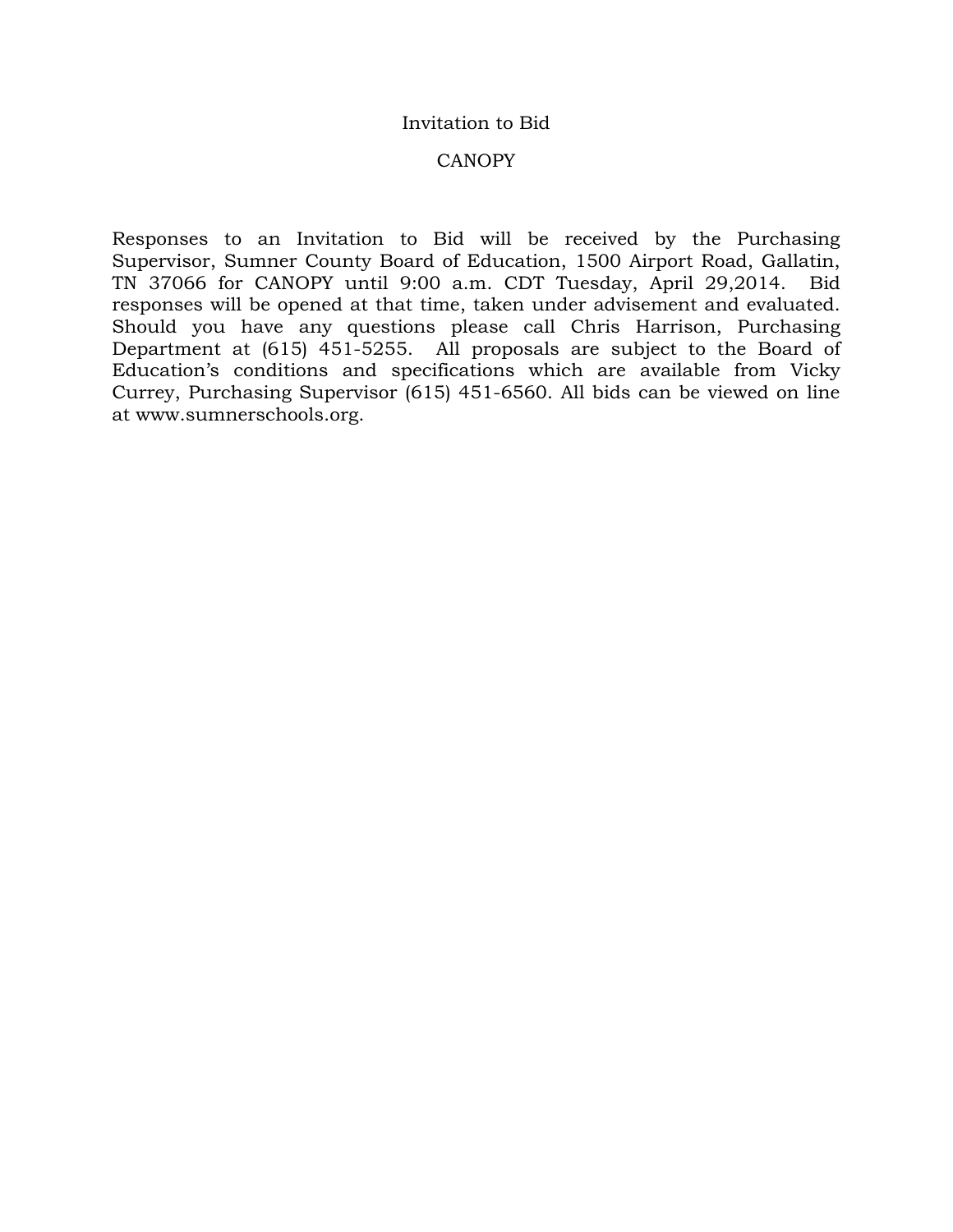# **CANOPY**

The Sumner County Board of Education, herein known as "School System", is soliciting bids for the installation of commercial grade aluminum canopy at Indian Lake Elementary, H.B. Williams Elementary, and Portland East Middle. The School System operates under the non-appropriation of funds clause. The School System reserves the right to only award those projects for which funds are available.

### **Contractor Obligations:**

- Shall provide and obtain all necessary materials, equipment and labor.
- Shall provide and obtain all necessary permits with Local, County, etc. agencies as required by law.
- Shall schedule all necessary inspections with Local, County, etc. agencies as required by law.
- Shall strictly adhere to engineered drawings. The School System reserves the right to withhold partial or all payment until the work is completed to the specifications and satisfaction of the School System. Any work not completed to specifications will be the Contractor's sole responsibility and expense to redo.
- Shall provide Worker's Compensation Insurance as required by Tennessee State Law. The Contractor shall prove compliance with Public Chapter No. 587, T.C.A. 49-5-413(d), criminal background check, and provide a Drug Free Workplace Affidavit.
- Shall dispose of all generated waste materials in compliance with all Local, State and Federal guidelines, regulations, and requirements.
- Shall have properly trained and experienced staff to facilitate the specified services.
- Certification: a letter of compliance certifying the proposed canopy meets all applicable loading (wind, rain live load, dead load, snow load) in accordance with IBC 2006 and ASCE 7-05.
- Qualifications: minimum five year's experience; provide a minimum of three (3) local references including name & telephone number.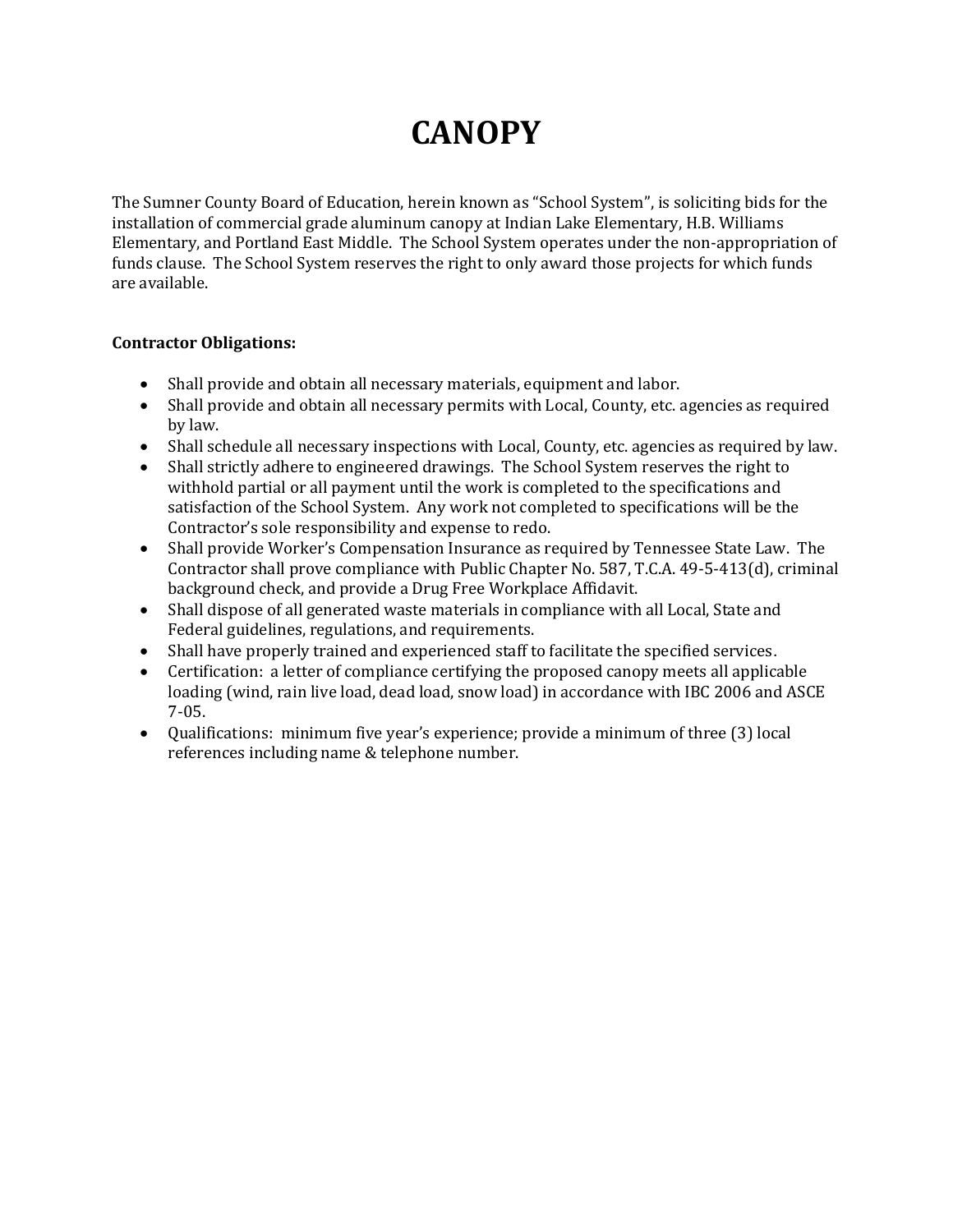### **Specific Information:**

The School System is looking for a complete canopy system. Dimensional and material data is broke down into the following projects by location. Bidder must include job-site cleanup with proper disposal of debris.

#### **Indian Lake Elementary 505 Indian Lake Road Hendersonville, TN 37075**

- Install canopy approx. 10' wide x 253' projection consisting of bronze aluminum .032 flat pans and aluminum beam with bronze trim. Includes removal of front drop-off area W-pan canopy (approx.  $10'$  x  $20'$ ). New installation includes attaching to remaining, existing canopies.
	- $\triangleright$  Includes .110" bronze aluminum posts (3" x 3")
		- Posts to be core-drilled thru existing sidewalks as needed for installation, 24" below grade with 6" perpendicular threaded rods (4" O/C) mounted in concrete below ground using 3000 psi concrete, mechanically vibrated for proper compaction. Posts will be saddle routed to accommodate placement of beam.
	- $\triangleright$  Includes Maxi-gutter and external downspout system
	- $\triangleright$  Includes Drill-Tek fasteners, individually sealed with NPC900 Solar Seal adhesive sealant
	- $\triangleright$  Seal both sides of beam and Maxi-gutter to pans using NPC900 Solar Seal sealant.

#### **H.B. Williams Elementary 115 S Palmers Chapel Road White House, TN 37188**

- Install canopy approx. 7' wide x 27' projection consisting of bronze aluminum .032 flat pans, 2" x 7" self-mating aluminum beam with bronze trim.
	- Includes .125" aluminum posts  $(4" \times 4")$ <br>Posts to be core-drilled thru exis
		- Posts to be core-drilled thru existing sidewalks as needed for installation, 24" below grade with 6" perpendicular threaded rods (4" O/C) mounted in concrete below ground using 3000 psi concrete, mechanically vibrated for proper compaction. Posts will be saddle routed to accommodate placement of beam.
	- $\triangleright$  Includes Maxi-gutter and external downspout system
	- $\triangleright$  Includes Drill-Tek fasteners, individually sealed with NPC900 Solar Seal adhesive sealant
	- $\triangleright$  Seal both sides of beam and Maxi-gutter to pans using NPC900 Solar Seal sealant.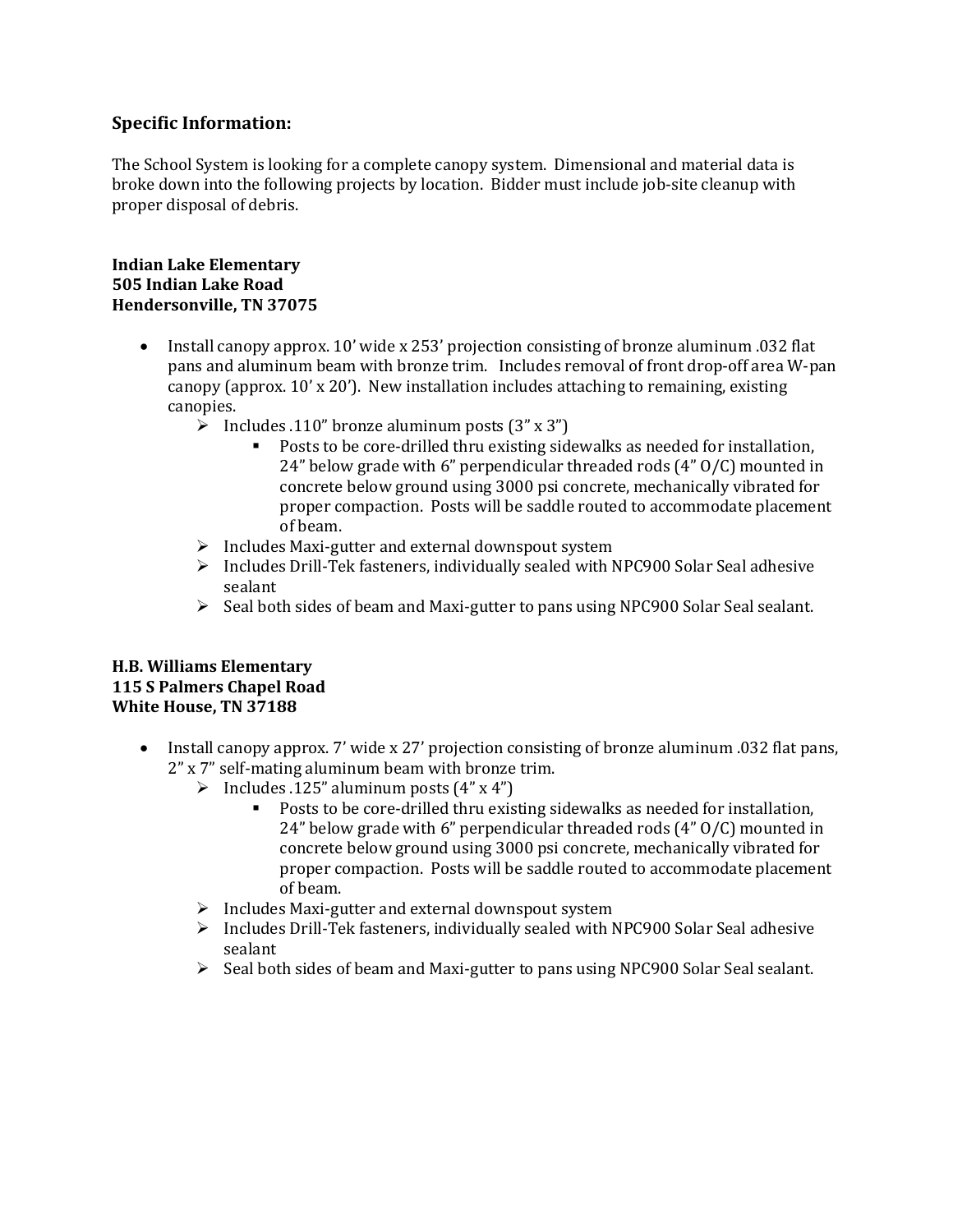#### **Portland East Middle – Football Field Press box 604 South Broadway Portland, TN 37148**

• Install white flat pan aluminum canopy above door on second story deck of press box. Includes white aluminum header, white aluminum beam with white fascia and gutter. Canopy attaches to building above door with a projection of approx. 6' x 10' wide with support posts mounted on existing deck. Includes fasteners sealed with NPC900 Solar Seal adhesive sealant.

**NOTE**: Bid prices are final. The School System will not accept any change orders after the project is awarded.

The successful bidder will provide the School System with a one year warranty. Coverage must warranty against defects in material, fabrication and installation. Coverage will begin from date of completion.

All prospective bidders must adhere to design guidelines. A scale model of the canopy is available for review. The scale model indicates all the design features for construction. The model is available for review at:

Sumner County Board of Education Support Services Facility 1500 Airport Road Gallatin, TN 37066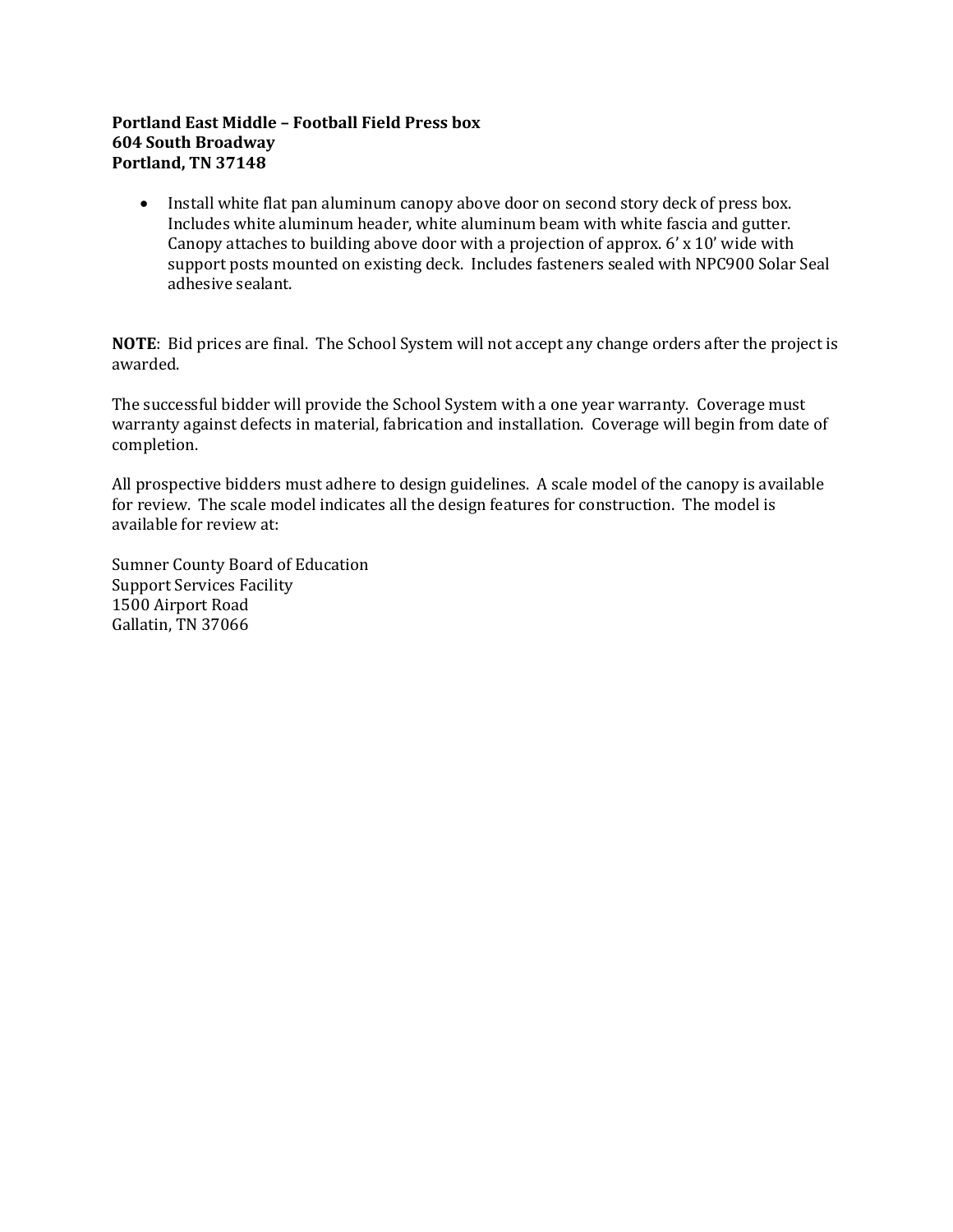# **BID SHEET**

# **ALUMINUM WALKWAY CANOPY**

| <b>Indian Lake Elementary</b>                            |                                                |      |
|----------------------------------------------------------|------------------------------------------------|------|
| <b>H.B. Williams Elementary</b>                          |                                                |      |
| <b>Portland East Middle</b><br>-Football Field Press box |                                                |      |
| Company Name:<br>Address:                                |                                                |      |
| Phone:<br>Email address:                                 |                                                |      |
|                                                          | Signature of Authorized Company Representative | Date |
|                                                          | <b>Printed Name</b>                            |      |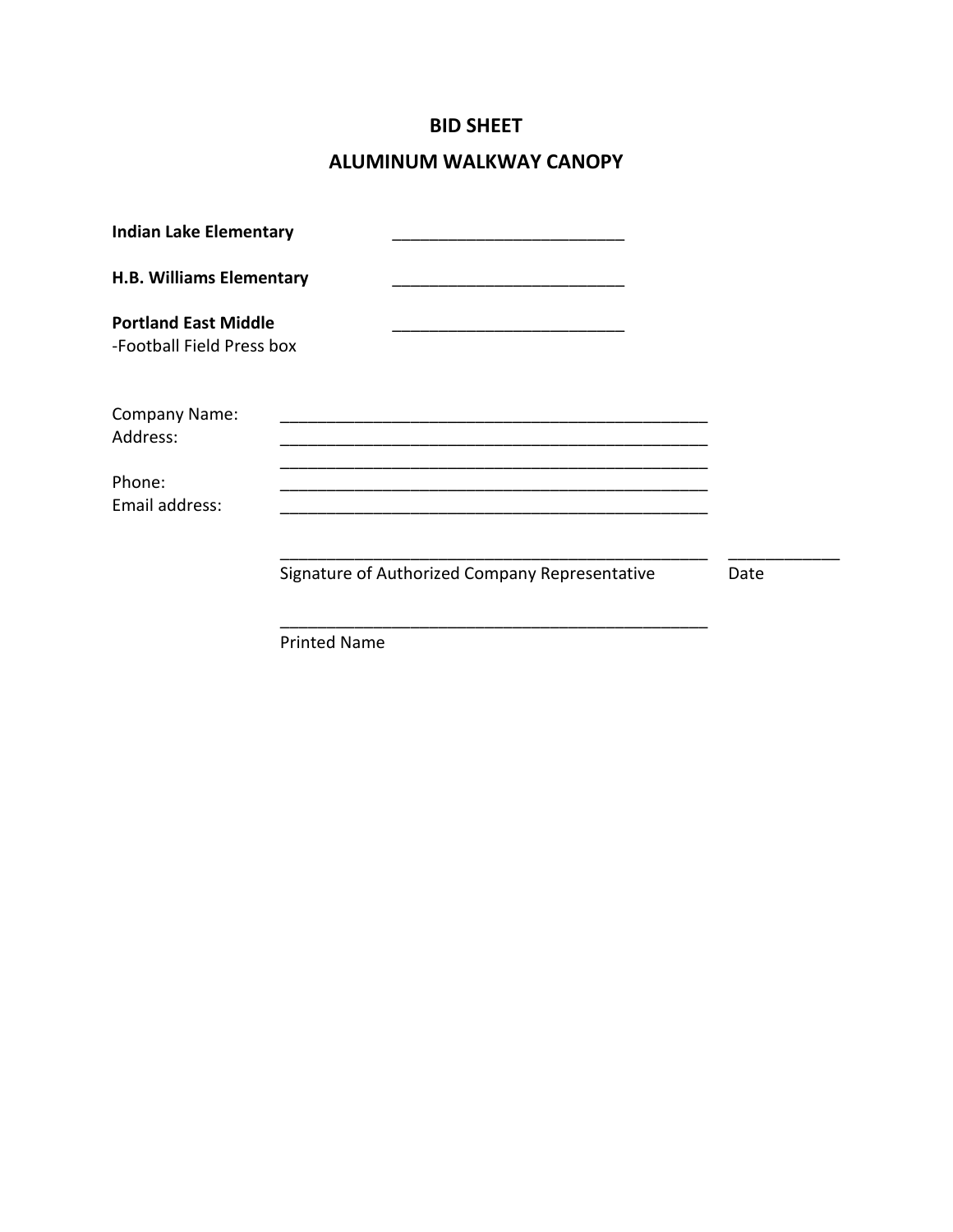#### **NOTICE TO RESPONDENTS**

Responses to an Invitation to Bid will be received by the Purchasing Supervisor in the SUPPORT SERVICE FACILITY CONFERENCE ROOM, Sumner County Board of Education, 1500 Airport Road Gallatin, TN 37066. They will be received until **9:00 A.M. Local Time TUESDAY, APRIL 29, 2014** for **CANOPY**, at which time the responses will be opened, taken under advisement and evaluated. *BIDS WILL BE POSTED ON www.sumnerschools.org*

**GENERAL REQUIREMENTS AND CONDITIONS**

-------------------------------------------------------------------------------------------------------------------------------

- 1. The Sumner County Board of Education reserves the right to accept or reject any and/or all responses in whole or in part, and to waive informalities therein.
- 2. Any responses received after the scheduled closing time for the receipt for responses will not be considered.
- 3. If a mistake is discovered after the responses are received, only the Sumner County Board of Education may allow the respondent to withdraw the entire response.
- 4. Partial payments will not be approved unless justification for such payment can be shown. Terms will be net 30 days.
- 5. Payment will not be made until the said **CANOPY** are inspected and approved as meeting all specifications by persons appointed by the Sumner County Board of Education.
- 6. Responses submitted must be in a sealed envelope and marked on the outside as follows: **RESPONSE: CANOPY DEADLINE: 9:00 A.M., TUESDAY, APRIL 29, 2014**
- 7. Facsimile responses will not be considered.
- 8. If a successful bidder violates any terms of their bid, the contract, school board policy or any law they may be disqualified from bidding for a period of two years for minor violations or longer for major violations. Bids from disqualified bidders will not be accepted during the period of disqualification.
- 9. Prices quoted on the response (if any) are to be considered firm and binding until the said **CANOPY** are in the possession of the Sumner County Board of Education.
- 10. No purchase or contract is authorized or valid until the issuance of a Board Purchase Order in accordance with Board Policy. No Board Employee is authorized to purchase equipment, supplies or services prior to the issuance of such a Purchase Order.
- 11. Any deviation from these stated terms, specifications and conditions must be coordinated with and approved in writing by the Purchasing Supervisor, Vicky Currey (615) 451-6560.
- 12. All bids that exceed \$25,000 must have the Company Name, License Number, Expiration Date thereof and License Classification of Contractor listed on outside of sealed envelope. As required by State of Tennessee Code Annotated 62-6-119.
- 13. The awarded bidder will be required to post a performance and payment bond in the amount of 25% of the contract price if it exceeds \$100,000 as stated by State of Tennessee Code Annotated 12-4-201.
- 14. If the project cost in excess of \$25,000 a performance bond must be secured by the requesting party in an amount equal to the market improvement value.